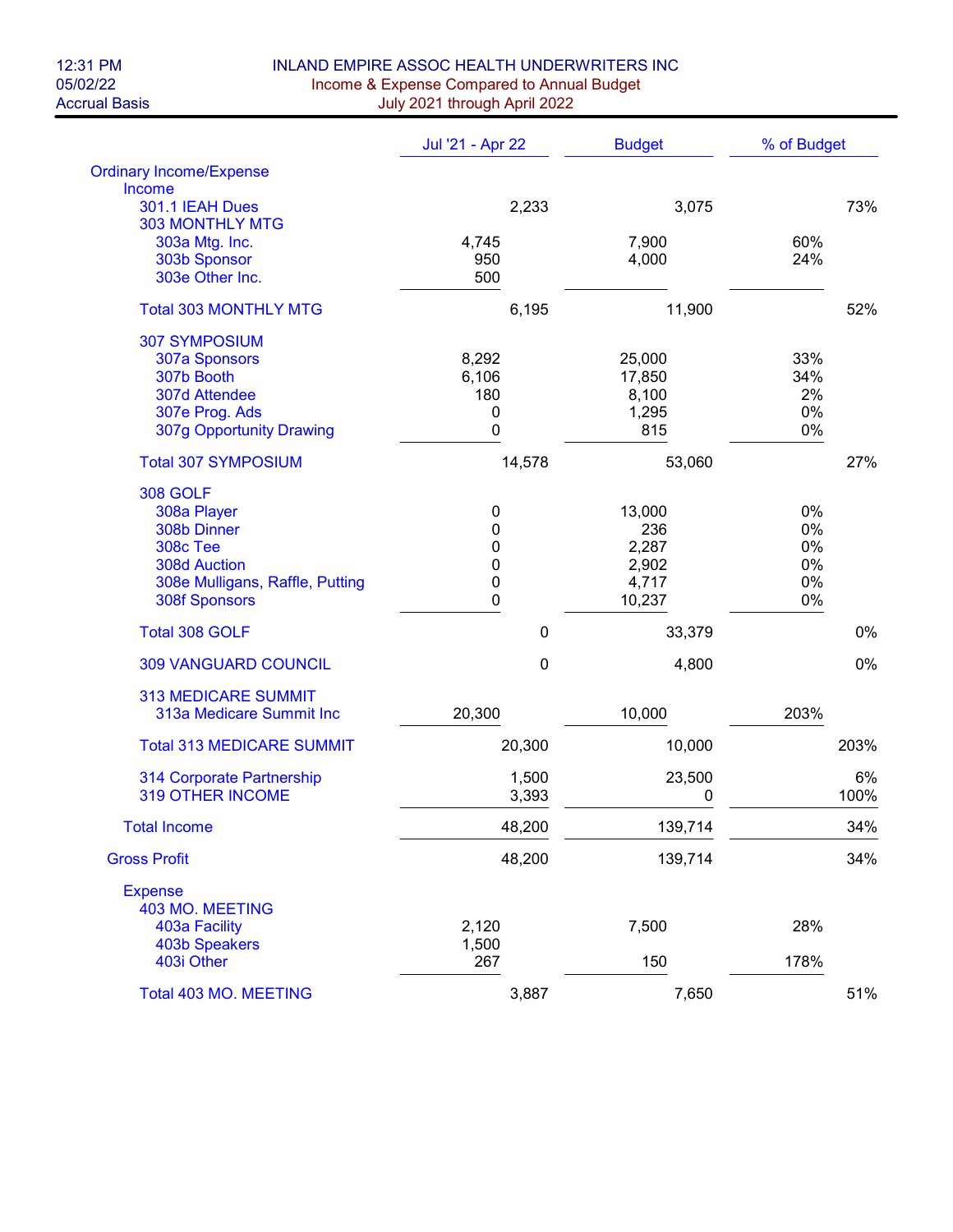## 12:31 PM INLAND EMPIRE ASSOC HEALTH UNDERWRITERS INC<br>05/02/22 Income & Expense Compared to Annual Budget 05/02/22 Income & Expense Compared to Annual Budget Accrual Basis July 2021 through April 2022

|                                                                                                                                                                  | Jul '21 - Apr 22                              | <b>Budget</b>                                                 | % of Budget                                     |
|------------------------------------------------------------------------------------------------------------------------------------------------------------------|-----------------------------------------------|---------------------------------------------------------------|-------------------------------------------------|
| <b>407 SYMPOSIUM</b><br>407b Site<br>407d Spkr Fees<br>407e Spkr Accom<br><b>407f Prizes</b><br>407g Printing<br>407i Program<br>407j Registration<br>407k Other | 14,825<br>0<br>0<br>0<br>0<br>0<br>241<br>373 | 20,000<br>1,500<br>800<br>1,600<br>637<br>650<br>400<br>1,600 | 74%<br>0%<br>0%<br>0%<br>0%<br>0%<br>60%<br>23% |
| <b>Total 407 SYMPOSIUM</b>                                                                                                                                       | 15,439                                        | 27,187                                                        | 57%                                             |
| 408 GOLF<br><b>408a Facilities</b><br>408b Meals & Drinks<br>408c Awards<br>408d Printing<br><b>408f Prizes</b><br>408g Other<br>408h Charity                    | 0<br>0<br>0<br>0<br>0<br>0<br>0               | 9,055<br>10,336<br>1,000<br>106<br>1,200<br>1,200<br>3,500    | 0%<br>0%<br>0%<br>0%<br>0%<br>0%<br>0%          |
| <b>Total 408 GOLF</b>                                                                                                                                            | $\mathbf 0$                                   | 26,397                                                        | 0%                                              |
| <b>409 VANGUARD COUNCIL</b><br><b>409a Facilities</b><br>409b Meals                                                                                              | $\mathbf 0$<br>0                              | 1,000<br>1,000                                                | 0%<br>0%                                        |
| <b>Total 409 VANGUARD COUNCIL</b>                                                                                                                                | $\mathbf 0$                                   | 2,000                                                         | 0%                                              |
| <b>410 EXECUTIVE DIRECTOR</b><br>410a Compensation                                                                                                               | 37,045                                        | 44,454                                                        | 83%                                             |
| <b>Total 410 EXECUTIVE DIRECTOR</b>                                                                                                                              | 37,045                                        | 44,454                                                        | 83%                                             |
| 412 EXEC. DIR. OFF. EXP.<br>412a Postage<br>412b Printing<br>412d Telephone<br>412e Misc. Office Exp.                                                            | 364<br>0<br>239<br>0                          | 365<br>200<br>365<br>20                                       | 100%<br>0%<br>65%<br>$0\%$                      |
| Total 412 EXEC. DIR. OFF. EXP.                                                                                                                                   | 603                                           | 950                                                           | 63%                                             |
| <b>413 MEDICARE SUMMIT</b><br>413a Medicare Summit Expen                                                                                                         | 300                                           |                                                               |                                                 |
| <b>Total 413 MEDICARE SUMMIT</b>                                                                                                                                 | 300                                           |                                                               |                                                 |
| 414 MEDIA<br>414c Website                                                                                                                                        | 26                                            | 477                                                           | 5%                                              |
| <b>Total 414 MEDIA</b>                                                                                                                                           | 26                                            | 477                                                           | 5%                                              |
| 416 BOARD<br>416a Meeting                                                                                                                                        | 140                                           | 140                                                           | 100%                                            |
| <b>Total 416 BOARD</b>                                                                                                                                           | 140                                           | 140                                                           | 100%                                            |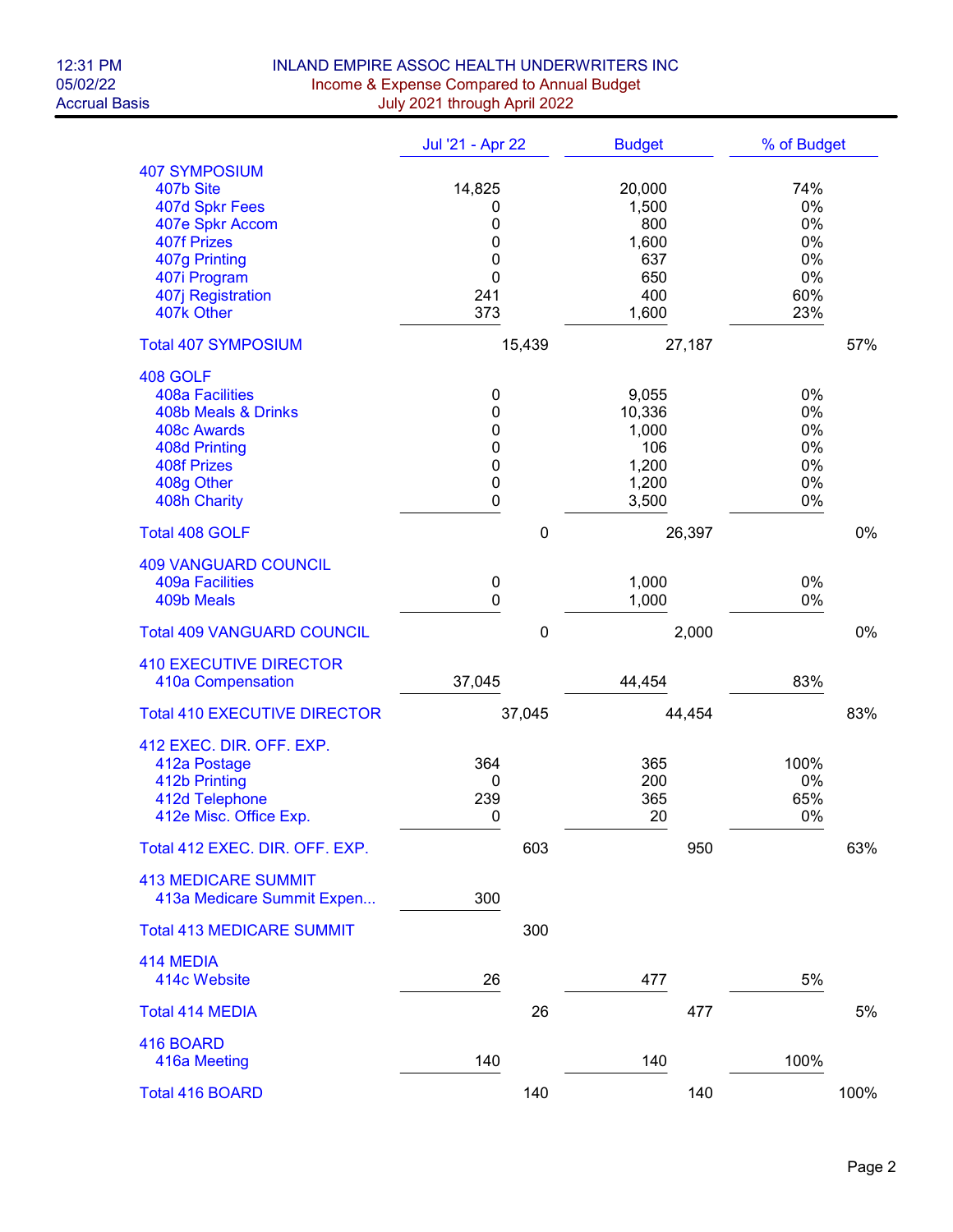## 12:31 PM INLAND EMPIRE ASSOC HEALTH UNDERWRITERS INC<br>05/02/22 Income & Expense Compared to Annual Budget 05/02/22 Income & Expense Compared to Annual Budget Accrual Basis July 2021 through April 2022

|                                                                                                            | Jul '21 - Apr 22      |             | <b>Budget</b>         |             | % of Budget          |      |
|------------------------------------------------------------------------------------------------------------|-----------------------|-------------|-----------------------|-------------|----------------------|------|
| <b>417 PRESIDENT</b><br>417b CAP Conf DC                                                                   | 0                     |             | 300                   |             | 0%                   |      |
| <b>Total 417 PRESIDENT</b>                                                                                 |                       | $\mathbf 0$ |                       | 300         |                      | 0%   |
| <b>418 MEMBERSHIP</b><br>418a Promotion                                                                    | 100                   |             |                       |             |                      |      |
| <b>Total 418 MEMBERSHIP</b>                                                                                |                       | 100         |                       |             |                      |      |
| <b>419 LEGISLATION</b><br>419b Capitol - DC<br>419c Day@Hill-Sacramento                                    | 1,393<br>0            |             | 8,000<br>4,800        |             | 17%<br>0%            |      |
| <b>Total 419 LEGISLATION</b>                                                                               |                       | 1,393       |                       | 12,800      |                      | 11%  |
| <b>420 PROFESSIONAL FEES</b><br>420a Annual Review/990<br>420c D & O Insurance<br>420d Liability Insurance | 4,000<br>1,302<br>550 |             | 2,875<br>1,242<br>550 |             | 139%<br>105%<br>100% |      |
| <b>Total 420 PROFESSIONAL FEES</b>                                                                         |                       | 5,852       |                       | 4,667       |                      | 125% |
| <b>421 CONVENTIONS</b><br>421a NAHU                                                                        | 0                     |             | 6,000                 |             | 0%                   |      |
| <b>Total 421 CONVENTIONS</b>                                                                               |                       | $\mathbf 0$ |                       | 6,000       |                      | 0%   |
| <b>422 PAC</b><br>422a CAHU-PAC<br>422c NAHU-HUPAC                                                         | 0<br>0                |             | 2,000<br>1,000        |             | 0%<br>0%             |      |
| Total 422 PAC                                                                                              |                       | $\pmb{0}$   |                       | 3,000       |                      | 0%   |
| <b>424 CHARITY</b><br>424a Charity                                                                         | 500                   |             | $\pmb{0}$             |             | 100%                 |      |
| <b>Total 424 CHARITY</b>                                                                                   |                       | 500         |                       | $\mathbf 0$ |                      | 100% |
| <b>425 EDUCATION</b><br>425b DOI Fees                                                                      | 35                    |             | 200                   |             | 17%                  |      |
| <b>Total 425 EDUCATION</b>                                                                                 |                       | 35          |                       | 200         |                      | 17%  |
| <b>435 TREASURER</b><br><b>435b Office Expenses</b>                                                        | 650                   |             | 750                   |             | 87%                  |      |
| <b>Total 435 TREASURER</b>                                                                                 |                       | 650         |                       | 750         |                      | 87%  |
| <b>437 Credit Card Fees</b><br>437e Square Up Inc.<br>437f PayPal Fees                                     | 516<br>189            |             | 1,200<br>1,200        |             | 43%<br>16%           |      |
| <b>Total 437 Credit Card Fees</b>                                                                          |                       | 704         |                       | 2,400       |                      | 29%  |